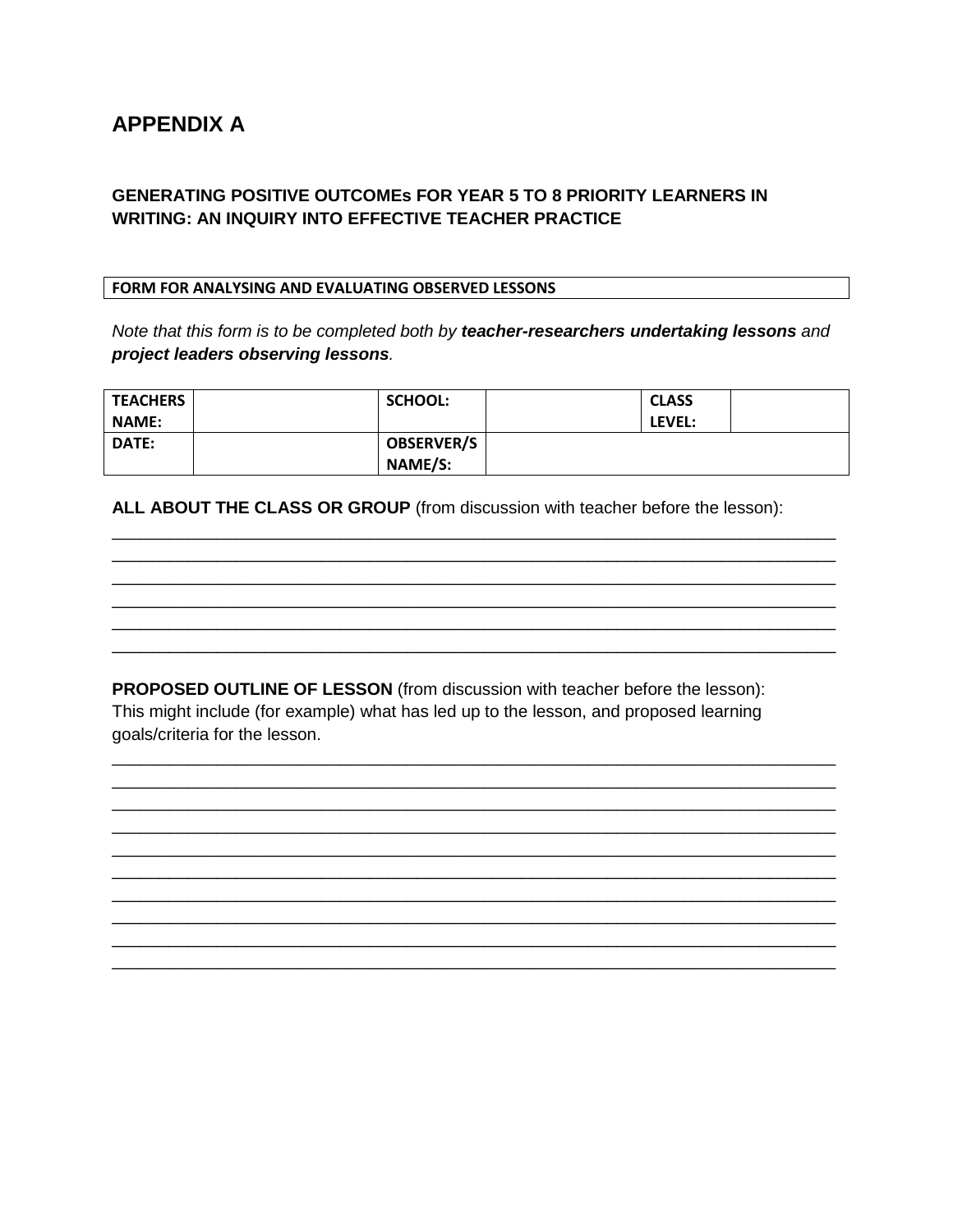| <b>DIMENSION ONE</b>                                   |            |                 |  |
|--------------------------------------------------------|------------|-----------------|--|
| Acquiring and applying deep knowledge of your writers. |            |                 |  |
|                                                        |            |                 |  |
| <b>DESCRIPTORS</b>                                     | <b>ODJ</b> | <b>EVIDENCE</b> |  |
| Monitoring and noticing writing                        |            |                 |  |
| behaviours; observing information on                   |            |                 |  |
| students' writing behaviours and                       |            |                 |  |
| outcomes.                                              |            |                 |  |
| Knowing where students are in relation                 |            |                 |  |
| to where they should be.                               |            |                 |  |
| Knowing pattern of strengths and gaps                  |            |                 |  |
| for individuals and groups of students                 |            |                 |  |
| (both this and the one above include                   |            |                 |  |
| knowing what you are looking for!)                     |            |                 |  |
| Interpreting the information gleaned                   |            |                 |  |
| (about students' strengths and needs)                  |            |                 |  |
| for its application to practice.                       |            |                 |  |
| Demonstrating evidence that teaching is                |            |                 |  |
| informed by student learning needs.                    |            |                 |  |
|                                                        |            |                 |  |

- NA Not able to make a judgement as insufficient evidence.
- 1 Some limited evidence of a few of the descriptors for that dimension. For example, a WALT may be visible but it may be referred to at a surface or lip service level only.
- 2 Moderate/adequate amount of evidence across some of the descriptors for that dimension. The evidence may not be consistent or may be of variable quality.
- 3 Considerable amount of evidence. This means that most aspects of the descriptors for that dimension are met and mostly to a high level.
- 4 Significant amount of evidence covering all aspects of that dimension to a high level. This means that there is evidence of strong, consistent practice.

#### **DIMENSION TWO**

Making connections with, and validating, appropriate and relevant cultural and linguistic funds of knowledge.

| $\sim$ $\sim$ nint $\sim$ n $\sim$<br>レレ<br>נחי<br>--<br>____<br>___ | --<br>--- | $F^{\mu\nu}$<br>∼<br>$\sim$ $\sim$ |
|----------------------------------------------------------------------|-----------|------------------------------------|
|                                                                      |           |                                    |

Note that the ODJ will be based on the following criteria:

NA Not able to make a judgement as insufficient evidence.

- 1 Some limited evidence of a few of the descriptors for that dimension. For example, a WALT may be visible but it may be referred to at a surface or lip service level only.
- 2 Moderate/adequate amount of evidence across some of the descriptors for that dimension. The evidence may not be consistent or may be of variable quality.
- 3 Considerable amount of evidence. This means that most aspects of the descriptors for that dimension are met and mostly to a high level.
- 4 Significant amount of evidence covering all aspects of that dimension to a high level. This means that there is evidence of strong, consistent practice.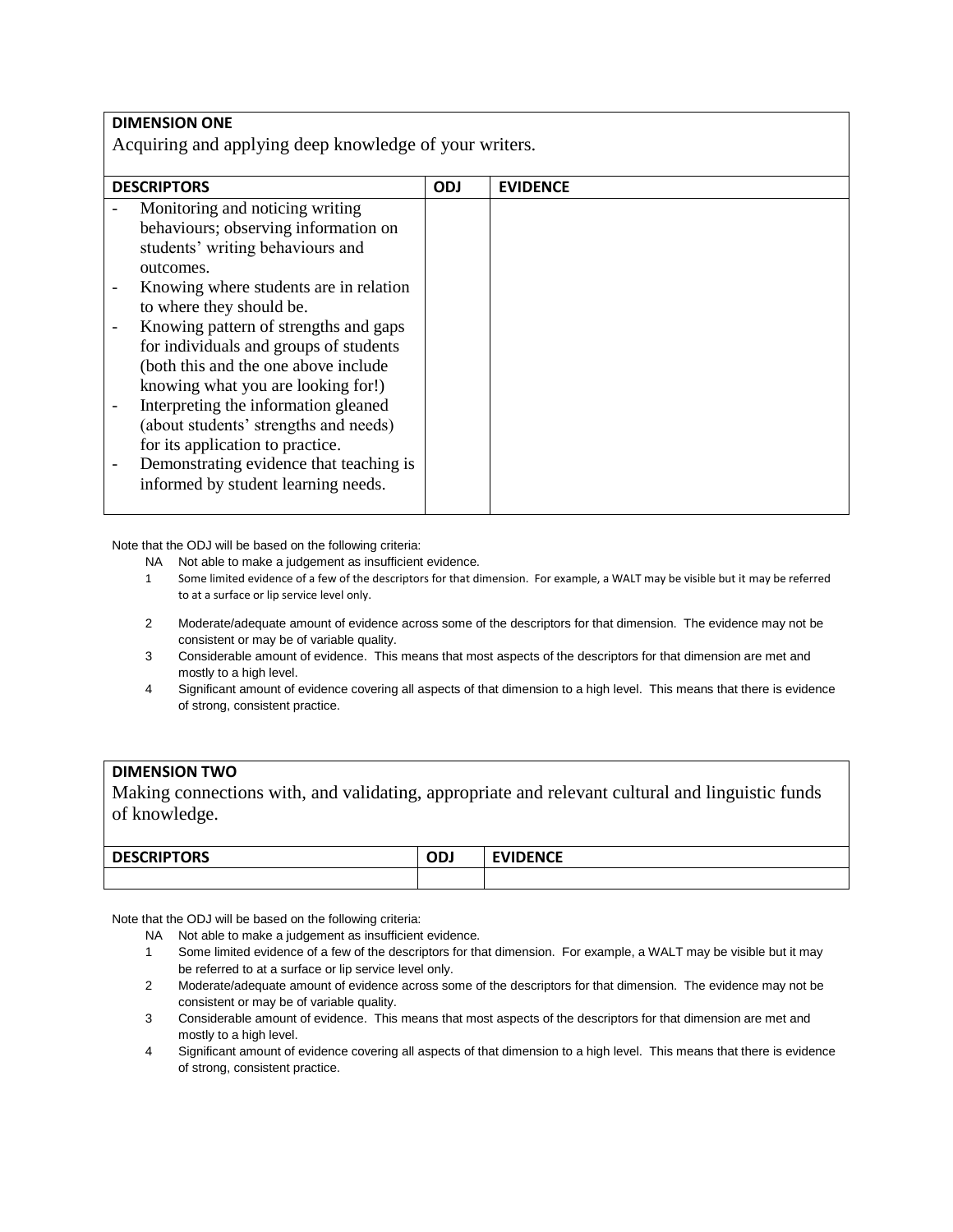#### **DIMENSION THREE**

Aligning learning goals in writing with appropriately designed writing tasks and ensuring that students understand what they are learning and why.

|   | <b>DESCRIPTORS</b>                         | <b>ODJ</b> | <b>EVIDENCE</b> |
|---|--------------------------------------------|------------|-----------------|
|   | Helping students to gain a sense of        |            |                 |
|   | what is aimed for.                         |            |                 |
|   | Ensuring that goals are sufficiently       |            |                 |
|   | challenging and focused on learning        |            |                 |
|   | rather than performance.                   |            |                 |
|   | Being specific about what students are     |            |                 |
|   | learning to do or be better at as writers. |            |                 |
|   | Ensuring that learning goals and           |            |                 |
|   | related performance criteria are clearly   |            |                 |
|   | articulated to students.                   |            |                 |
|   | Involving students in development of       |            |                 |
|   | learning goals and related performance     |            |                 |
|   | criteria as appropriate.                   |            |                 |
|   | Helping students to understand why         |            |                 |
|   | the goal is important.                     |            |                 |
|   | Ensuring that the writing task has         |            |                 |
|   | purpose and meaning for students (in       |            |                 |
|   | terms of personal interests and            |            |                 |
|   | communicative goals, and wider             |            |                 |
|   | curriculum goals).                         |            |                 |
| - | Involving students in development of       |            |                 |
|   | learning tasks as appropriate.             |            |                 |
|   | Ensuring that the writing task allows      |            |                 |
|   | the goal to be achieved by students.       |            |                 |
|   |                                            |            |                 |

- NA Not able to make a judgement as insufficient evidence.
- 1 Some limited evidence of a few of the descriptors for that dimension. For example, a WALT may be visible but it may be referred to at a surface or lip service level only.
- 2 Moderate/adequate amount of evidence across some of the descriptors for that dimension. The evidence may not be consistent or may be of variable quality.
- 3 Considerable amount of evidence. This means that most aspects of the descriptors for that dimension are met and mostly to a high level.
- 4 Significant amount of evidence covering all aspects of that dimension to a high level. This means that there is evidence of strong, consistent practice.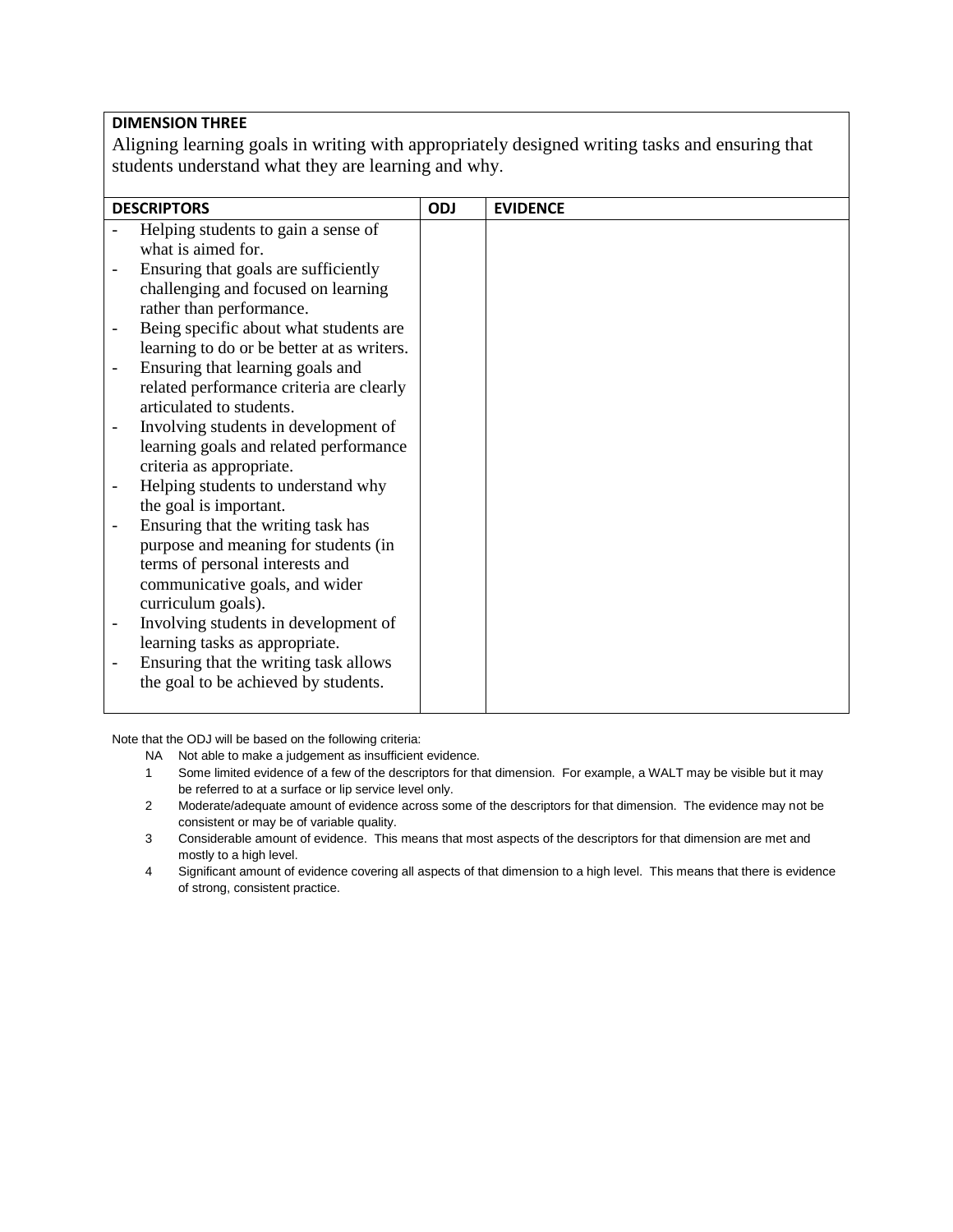|                            | <b>DIMENSION FOUR</b>                              |     |                 |  |
|----------------------------|----------------------------------------------------|-----|-----------------|--|
|                            |                                                    |     |                 |  |
| Providing quality feedback |                                                    |     |                 |  |
|                            |                                                    |     |                 |  |
|                            | <b>DESCRIPTORS</b>                                 | ODJ | <b>EVIDENCE</b> |  |
|                            | Ensuring that feedback is focused on the           |     |                 |  |
|                            | current learning focus, and is                     |     |                 |  |
|                            | achievement and improvement related.               |     |                 |  |
|                            | Ensuring that feedback is aimed at                 |     |                 |  |
|                            | substantive aspects of learning (e.g.              |     |                 |  |
|                            | relating to the purpose for writing a              |     |                 |  |
|                            | particular kind of text or to the use of           |     |                 |  |
|                            | language as a resource to express ideas            |     |                 |  |
|                            | or about aspects of student self-                  |     |                 |  |
|                            | regulation and other cognitive and                 |     |                 |  |
|                            | meta-cognitive processes like those seen           |     |                 |  |
|                            | in recrafting/revision).                           |     |                 |  |
| -                          | Ensuring that feedback indicates to                |     |                 |  |
|                            | students the way in which their work               |     |                 |  |
|                            | has met expectations.                              |     |                 |  |
|                            | Ensuring that feedback helps student to            |     |                 |  |
|                            | see what and how improvement could<br>be effected. |     |                 |  |
|                            |                                                    |     |                 |  |
|                            |                                                    |     |                 |  |
|                            |                                                    |     |                 |  |
|                            |                                                    |     |                 |  |
|                            |                                                    |     |                 |  |
|                            |                                                    |     |                 |  |
|                            |                                                    |     |                 |  |
|                            |                                                    |     |                 |  |
|                            |                                                    |     |                 |  |

- NA Not able to make a judgement as insufficient evidence.
- 1 Some limited evidence of a few of the descriptors for that dimension. For example, a WALT may be visible but it may be referred to at a surface or lip service level only.
- 2 Moderate/adequate amount of evidence across some of the descriptors for that dimension. The evidence may not be consistent or may be of variable quality.
- 3 Considerable amount of evidence. This means that most aspects of the descriptors for that dimension are met and mostly to a high level.
- 4 Significant amount of evidence covering all aspects of that dimension to a high level. This means that there is evidence of strong, consistent practice.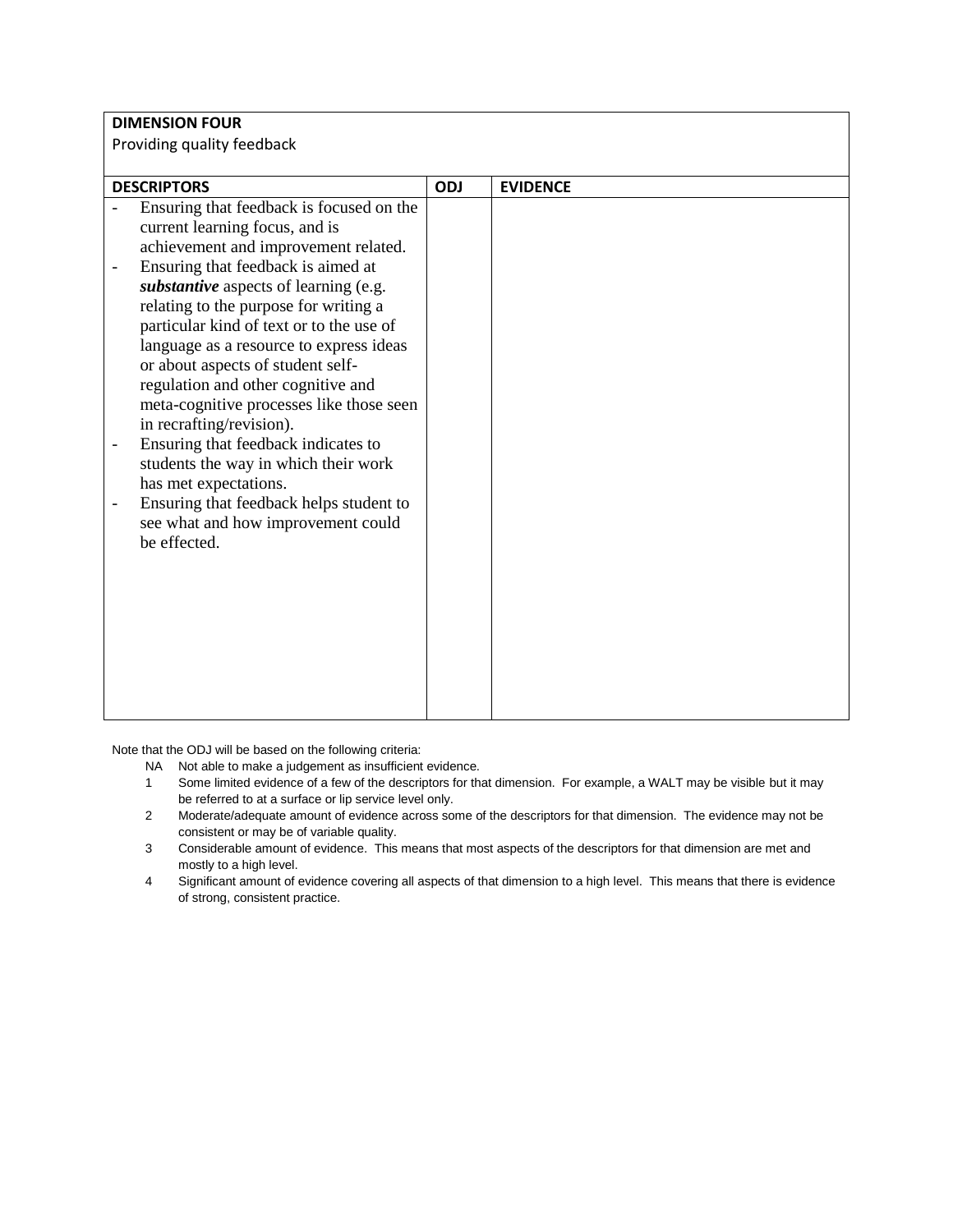| <b>DIMENSION FIVE</b><br>Scaffolding self-regulation in writers |  |  |  |
|-----------------------------------------------------------------|--|--|--|
|                                                                 |  |  |  |
| <b>EVIDENCE</b>                                                 |  |  |  |
|                                                                 |  |  |  |
|                                                                 |  |  |  |

- NA Not able to make a judgement as insufficient evidence.
- 1 Some limited evidence of a few of the descriptors for that dimension. For example, a WALT may be visible but it may be referred to at a surface or lip service level only.
- 2 Moderate/adequate amount of evidence across some of the descriptors for that dimension. The evidence may not be consistent or may be of variable quality.
- 3 Considerable amount of evidence. This means that most aspects of the descriptors for that dimension are met and mostly to a high level.
- 4 Significant amount of evidence covering all aspects of that dimension to a high level. This means that there is evidence of strong, consistent practice.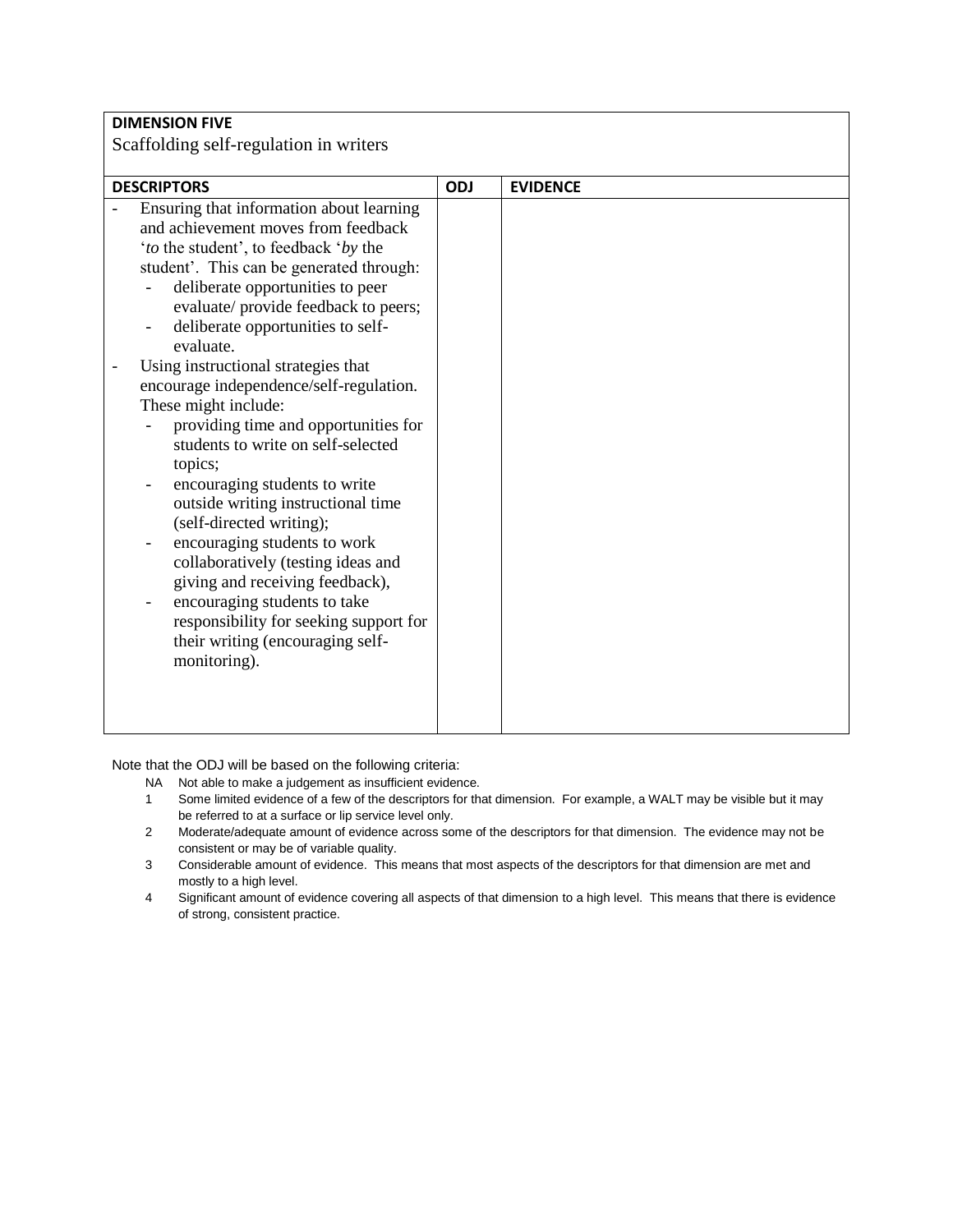| <b>DIMENSION SIX</b><br>Providing targeted and direct instruction at the point of need.                                                                                                                                                                                                                                                                                                                                                                                                                                                                                                                                                                          |     |                 |  |  |
|------------------------------------------------------------------------------------------------------------------------------------------------------------------------------------------------------------------------------------------------------------------------------------------------------------------------------------------------------------------------------------------------------------------------------------------------------------------------------------------------------------------------------------------------------------------------------------------------------------------------------------------------------------------|-----|-----------------|--|--|
| <b>DESCRIPTORS</b>                                                                                                                                                                                                                                                                                                                                                                                                                                                                                                                                                                                                                                               | ODJ | <b>EVIDENCE</b> |  |  |
| Demonstrating clearly and deliberately<br>through both active and<br>receptive/passive modelling as<br>appropriate.<br>Asking a high proportion of high-<br>cognitive-demand questions in<br>conversations with students about<br>writing; namely, questions requiring<br>learners to analyze, evaluate and<br>synthesize issues in text-related<br>conversations and think more deeply and<br>metacognitively about them.<br>Utilizing and making opportunities for<br>students to link their writing to other<br>aspects of learning, e.g. links with prior<br>knowledge/experience, cross-curricular<br>links, reading-writing links, inter-textual<br>links. |     |                 |  |  |

- NA Not able to make a judgement as insufficient evidence.
- 1 Some limited evidence of a few of the descriptors for that dimension. For example, a WALT may be visible but it may be referred to at a surface or lip service level only.
- 2 Moderate/adequate amount of evidence across some of the descriptors for that dimension. The evidence may not be consistent or may be of variable quality.
- 3 Considerable amount of evidence. This means that most aspects of the descriptors for that dimension are met and mostly to a high level.
- 4 Significant amount of evidence covering all aspects of that dimension to a high level. This means that there is evidence of strong, consistent practice.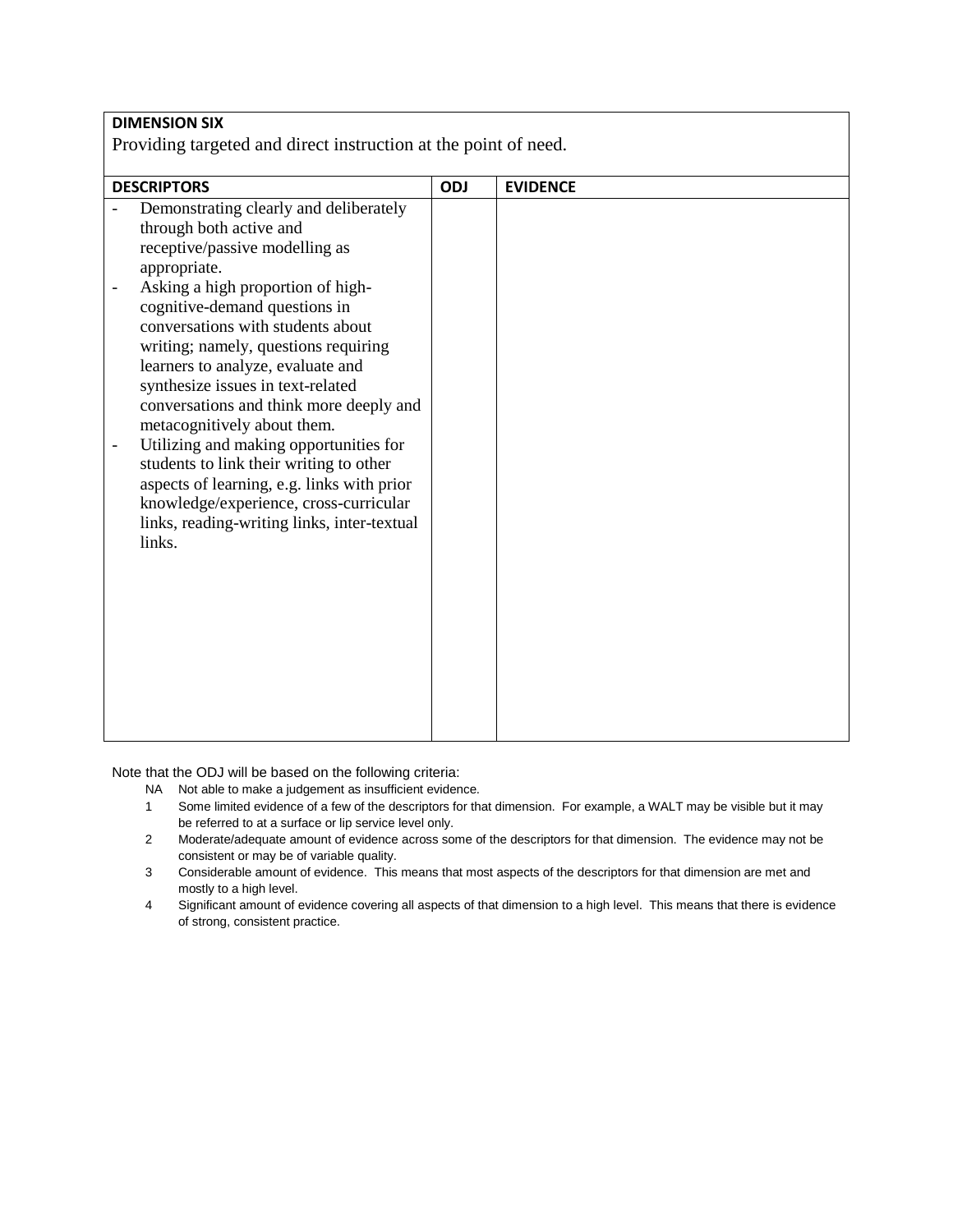| <b>DIMENSION SEVEN</b>                                                                                                                                                                                                                                                                                                                                                         |            |                 |  |  |
|--------------------------------------------------------------------------------------------------------------------------------------------------------------------------------------------------------------------------------------------------------------------------------------------------------------------------------------------------------------------------------|------------|-----------------|--|--|
| Differentiating instruction (while maintaining high expectations)                                                                                                                                                                                                                                                                                                              |            |                 |  |  |
|                                                                                                                                                                                                                                                                                                                                                                                |            |                 |  |  |
| <b>DESCRIPTORS</b><br>Providing <i>flexible</i> grouping (e.g. for<br>targeted instruction) according to<br>students' needs.<br>Using monitoring information to plan<br>for/implement differentiated student<br>learning.<br>Using mini lessons or individual help -<br>maybe as part of "rove and assist" $-$ as<br>a means of monitoring and checking<br>students' progress. | <b>ODJ</b> | <b>EVIDENCE</b> |  |  |
| Ensuring that students have<br>individualized goals and criteria for<br>success to work on.                                                                                                                                                                                                                                                                                    |            |                 |  |  |

- NA Not able to make a judgement as insufficient evidence.
- 1 Some limited evidence of a few of the descriptors for that dimension. For example, a WALT may be visible but it may be referred to at a surface or lip service level only.
- 2 Moderate/adequate amount of evidence across some of the descriptors for that dimension. The evidence may not be consistent or may be of variable quality.
- 3 Considerable amount of evidence. This means that most aspects of the descriptors for that dimension are met and mostly to a high level.
- 4 Significant amount of evidence covering all aspects of that dimension to a high level. This means that there is evidence of strong, consistent practice.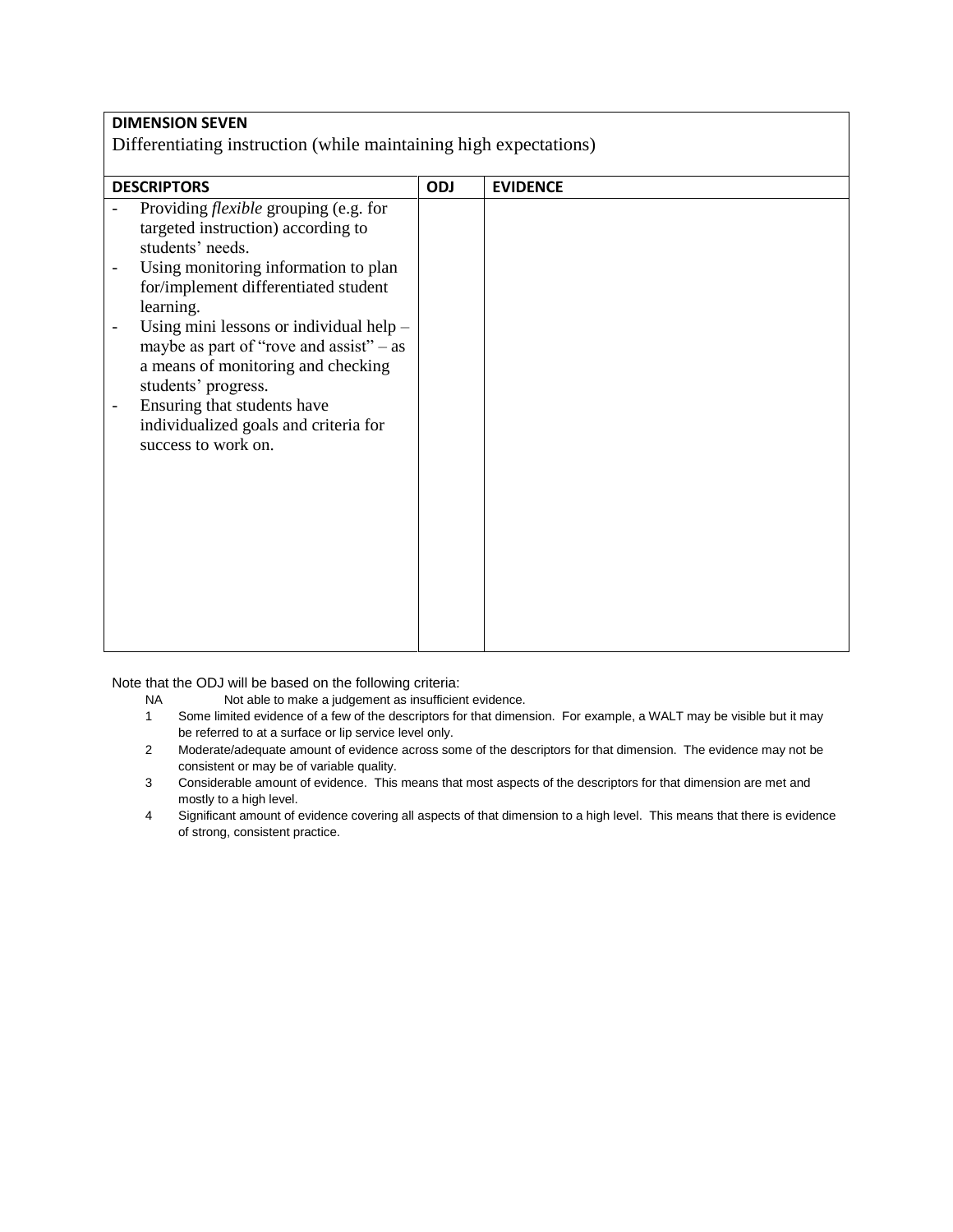# **APPENDIX B**

## **REFLECTIVE JOURNAL TEACHER INQUIRY INTO TOUCHSTONE STUDENTS' WRITING Potential, powerful practices for developing writing and for accelerating progress in priority learners**

| Student's | 'ear   | <b>⊺eacher's</b> |  |
|-----------|--------|------------------|--|
| name:     | group: | name:            |  |

**Estimated overall teacher judgement of student's writing, term one:**

### **TERM ONE**

| <b>Student's learning goals</b> | Teacher's instructional strategies |
|---------------------------------|------------------------------------|
|                                 |                                    |
|                                 |                                    |
|                                 |                                    |
|                                 |                                    |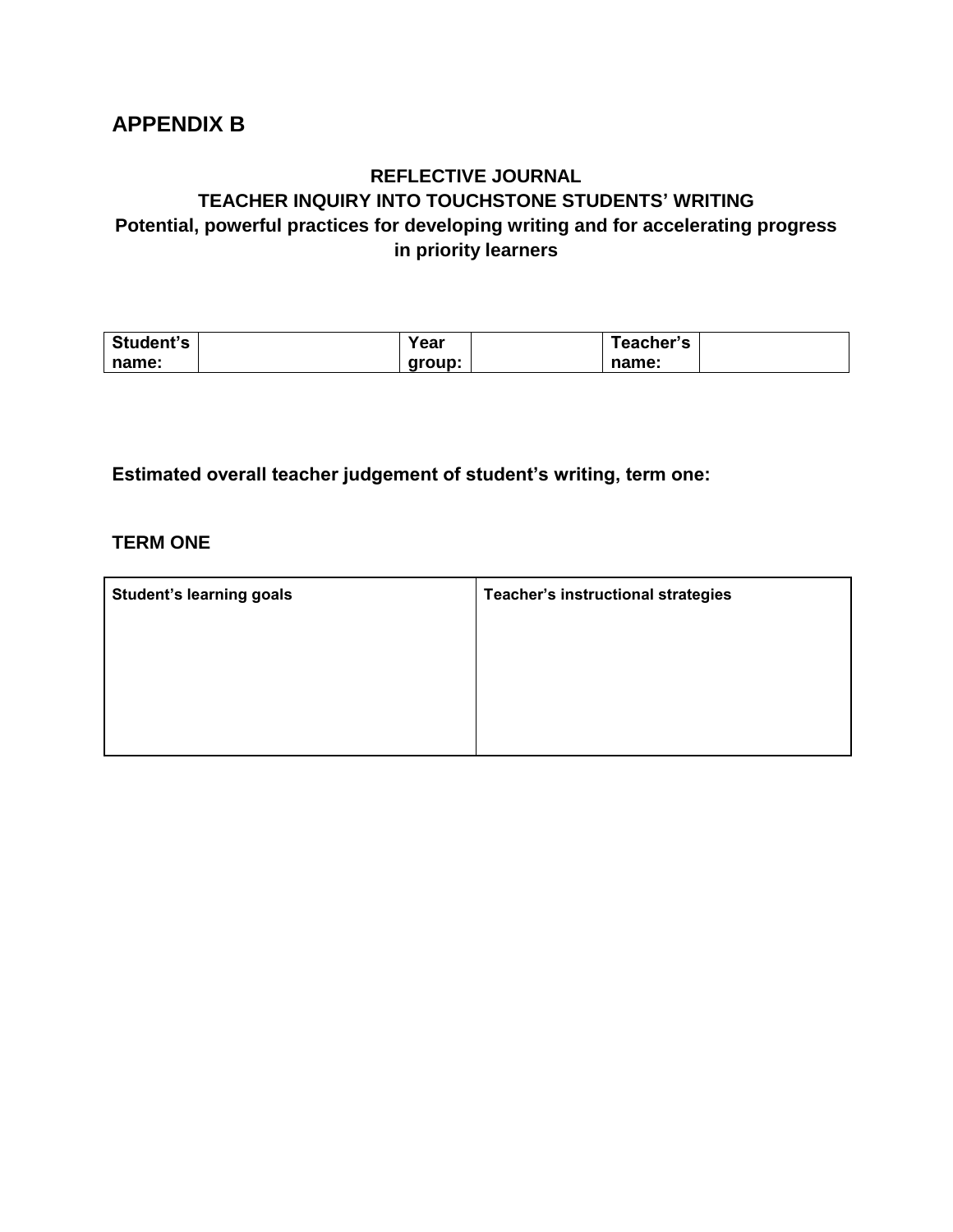## **TERM TWO**

| <b>Student's learning goals</b> | Teacher's instructional strategies |
|---------------------------------|------------------------------------|
|                                 |                                    |
|                                 |                                    |

|                                    | Date | What have I learned about this<br>student's writing:<br>progress<br>$\bullet$<br>next learning steps?<br>$\bullet$ | What am I learning about my<br>teaching?<br>How did I help the student<br>$\bullet$<br>make progress?<br>What do I need to do to assist<br>$\bullet$<br>the student to meet next<br>learning steps? |
|------------------------------------|------|--------------------------------------------------------------------------------------------------------------------|-----------------------------------------------------------------------------------------------------------------------------------------------------------------------------------------------------|
| Writing<br>completed<br>by week 5  |      |                                                                                                                    |                                                                                                                                                                                                     |
| Writing<br>completed<br>by week 10 |      |                                                                                                                    |                                                                                                                                                                                                     |

| <b>Student</b> | How has the teacher helped me to improve my | What I would like help with in |
|----------------|---------------------------------------------|--------------------------------|
| voice          | writing?                                    | term three                     |
|                |                                             |                                |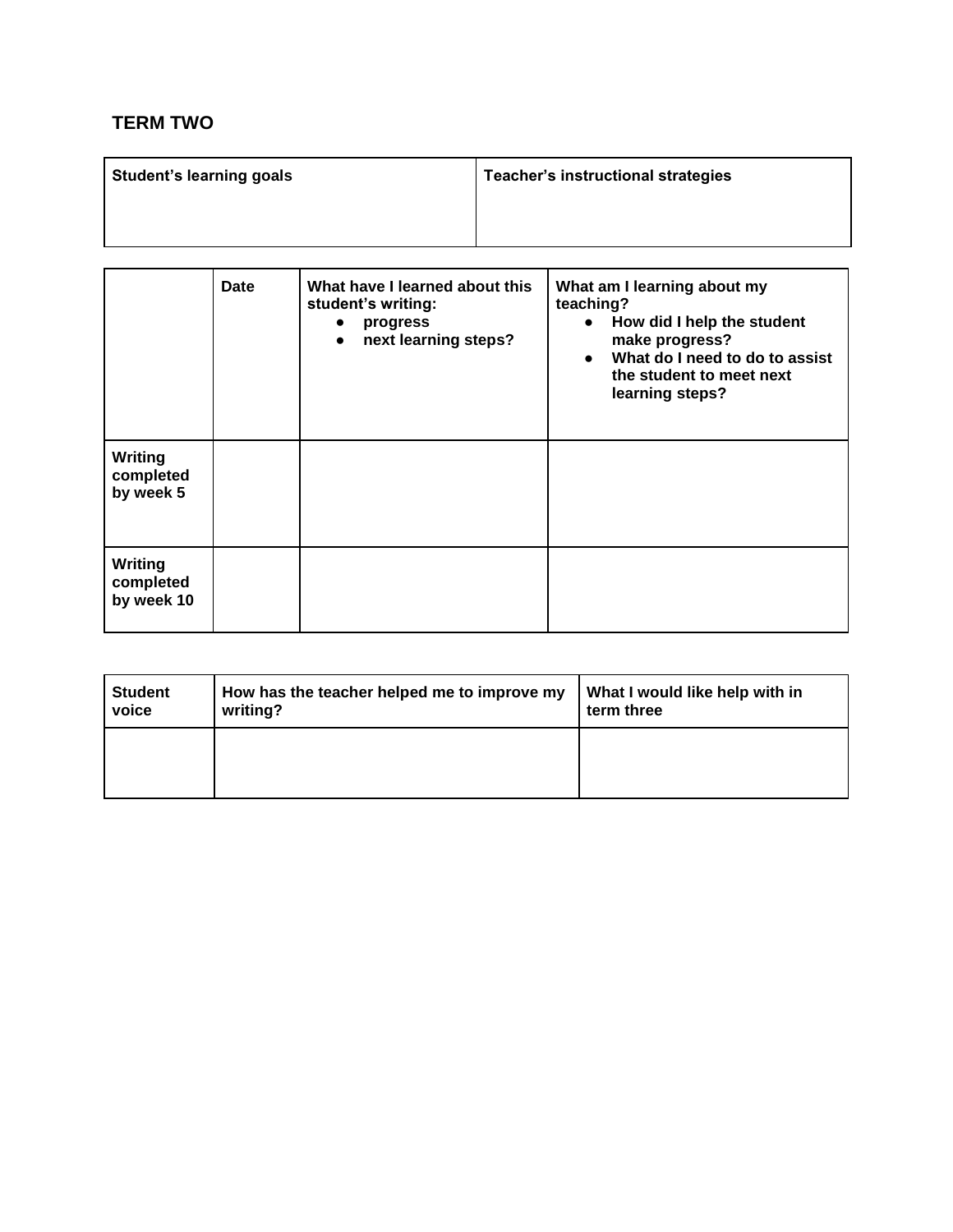## **TERM THREE**

| <b>Student's learning goals</b> | Teacher's instructional strategies |
|---------------------------------|------------------------------------|
|                                 |                                    |

|                                   | <b>Date</b> | What have I learned about this<br>student's writing:<br>progress<br>$\bullet$<br>next learning steps?<br>$\bullet$ | What am I learning about my teaching?<br>How did I help the student make<br>$\bullet$<br>progress?<br>What do I need to do to assist<br>$\bullet$<br>the student to meet next<br>learning steps? |
|-----------------------------------|-------------|--------------------------------------------------------------------------------------------------------------------|--------------------------------------------------------------------------------------------------------------------------------------------------------------------------------------------------|
| Writing<br>completed by<br>week 5 |             |                                                                                                                    |                                                                                                                                                                                                  |
| Writing<br>completed by<br>week 9 |             |                                                                                                                    |                                                                                                                                                                                                  |

| <b>Student</b> | How has the teacher helped me to improve my | What I would like help with in |
|----------------|---------------------------------------------|--------------------------------|
| voice          | writing?                                    | term four                      |
|                |                                             |                                |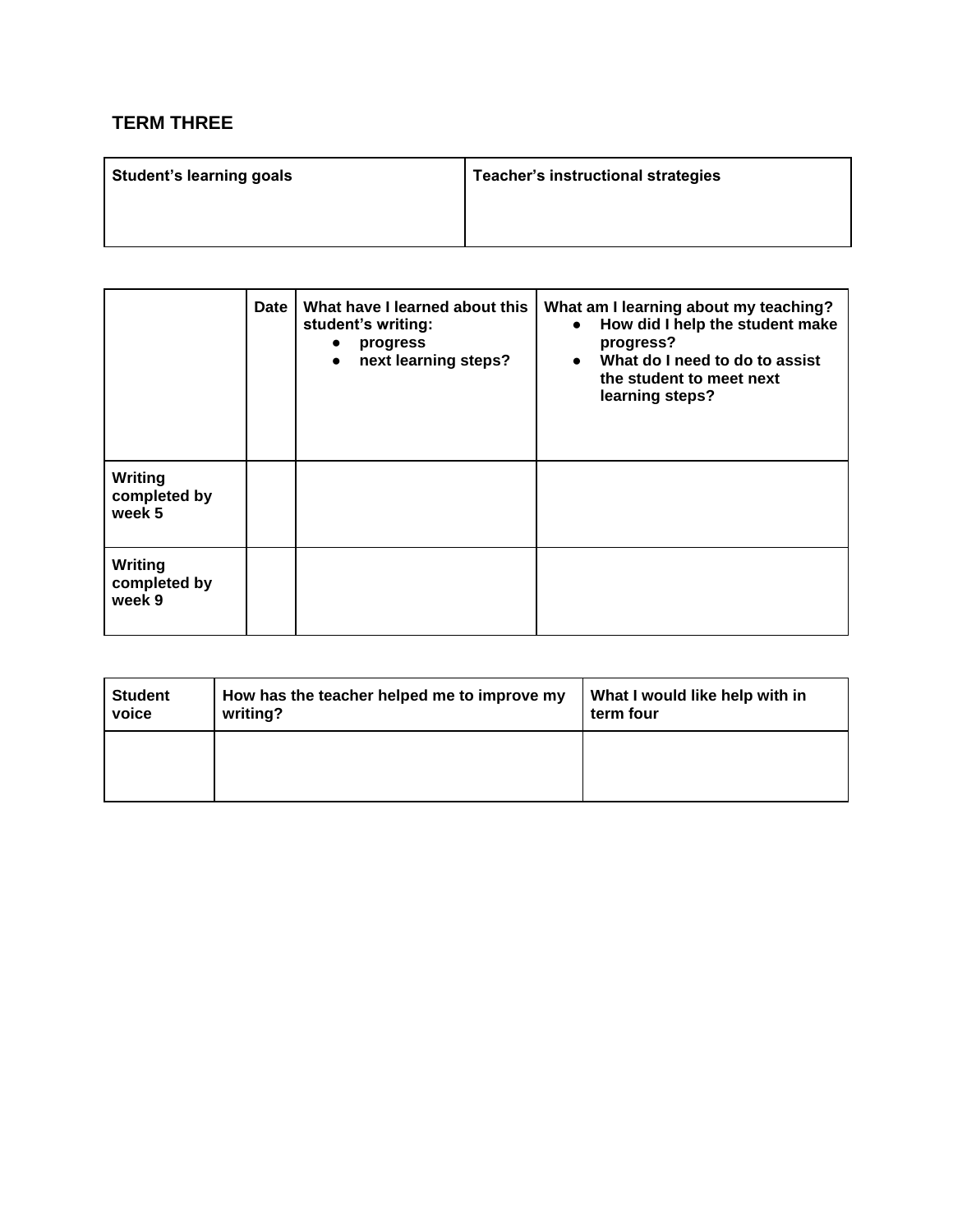## **TERM FOUR**

| <b>Student's learning goals</b> | <b>Teacher's instructional strategies</b> |
|---------------------------------|-------------------------------------------|
|                                 |                                           |
|                                 |                                           |
|                                 |                                           |

|                                           | <b>Date</b> | What have I learned about this<br>student's writing:<br>progress<br>$\bullet$<br>Final teacher judgement on<br>student writing: | What am I learning about my<br>teaching?<br>How did I help the student<br>$\bullet$<br>make progress?<br>What can I do in the future to<br>$\bullet$<br>ensure student progress in<br>writing? |
|-------------------------------------------|-------------|---------------------------------------------------------------------------------------------------------------------------------|------------------------------------------------------------------------------------------------------------------------------------------------------------------------------------------------|
| <b>Writing</b><br>completed by<br>week 5  |             |                                                                                                                                 |                                                                                                                                                                                                |
| <b>Writing</b><br>completed by<br>week 10 |             |                                                                                                                                 |                                                                                                                                                                                                |

| Student voice | What has helped me to achieve success in my writing this year? |  |  |
|---------------|----------------------------------------------------------------|--|--|
|               |                                                                |  |  |
|               |                                                                |  |  |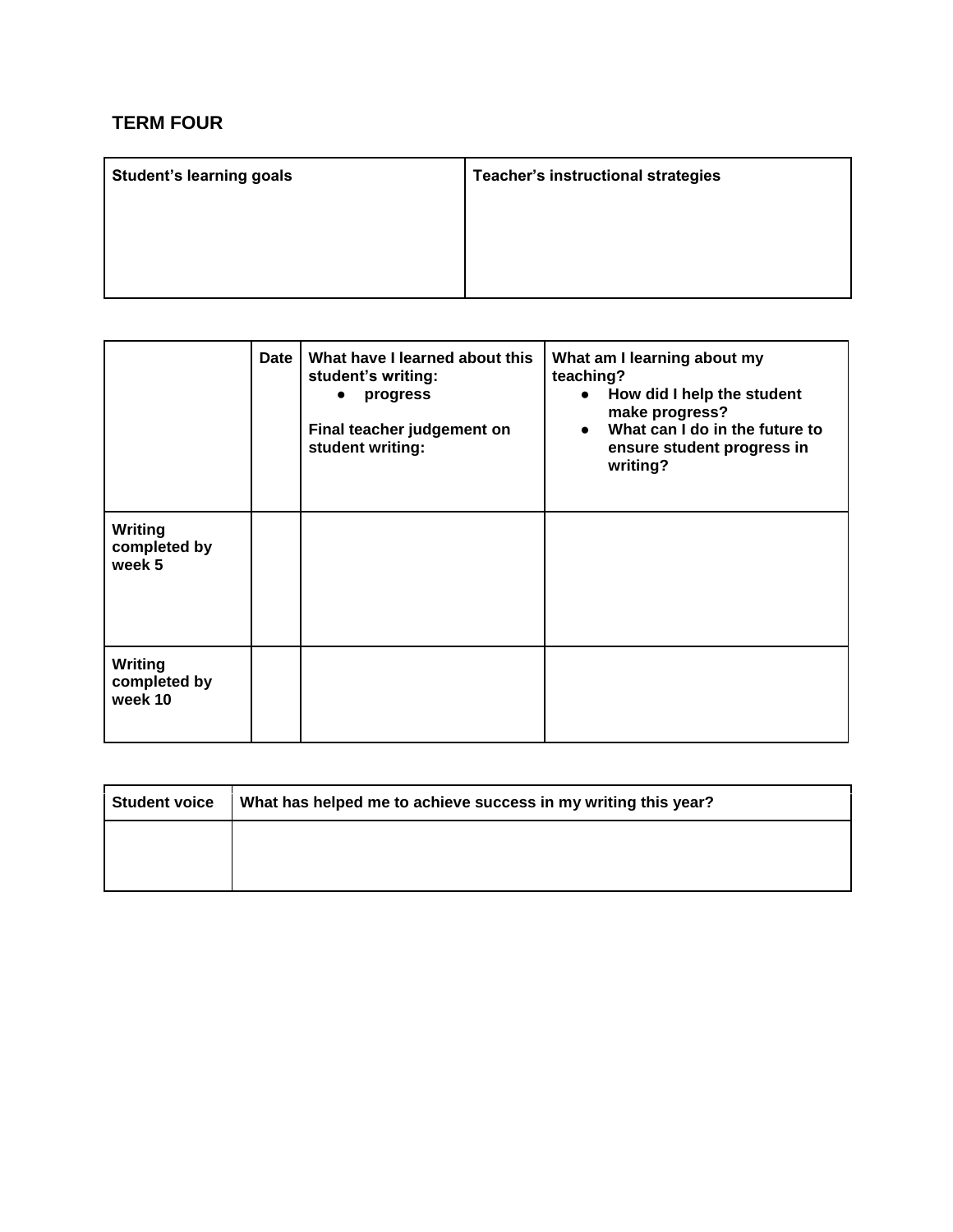# **APPENDIX C**

### **STUDENT SURVEY**

#### **What it's about**

As part of our work in your school on writing, we would like you to fill in this survey form, as honestly as you can. We are interested to find out how students like you feel about writing now and whether your attitudes have changed during the year.

#### **What to do**

For most questions, you need to decide which is your best response. Tick that response. Your teacher might give you directions on the questions and how to respond to them, but s/he will not give you the answers. It is **YOUR** response that we are interested in. **PLEASE TELL US WHAT YOU REALLY THINK.**  You will get to talk about your ideas later.

**YOUR NAME: \_\_\_\_\_\_\_\_\_\_\_\_\_\_\_\_\_\_\_\_\_\_\_\_\_\_\_\_\_\_\_\_\_** 

| Circle one of these:                    | <b>BOY / GIRL</b> |                                                                             |                        |
|-----------------------------------------|-------------------|-----------------------------------------------------------------------------|------------------------|
|                                         |                   | year 5 / year 6 / year 7 / year 8<br>NZ EUROPEAN / MAORI / PASIFIKA / OTHER |                        |
| Do you speak a language beside English? |                   | YES / NO                                                                    | If yes, what language? |

| Do you write a language beside English? | YES / NO | If yes, what language? |
|-----------------------------------------|----------|------------------------|

**1) How much do you like writing at school?**

| <b>Heaps</b> | Quite a lot | <b>A</b> little | Not at all |
|--------------|-------------|-----------------|------------|
|              |             |                 |            |

#### **2) How good do you think you are at writing?**

| Very good | <b>Quite good</b> | A little bit good | Not good |
|-----------|-------------------|-------------------|----------|
|-----------|-------------------|-------------------|----------|

#### 3) **How much do you like writing in your own time at school?**

| <b>Heaps</b> | Quite a lot | A little | Not at all |
|--------------|-------------|----------|------------|
|              |             |          |            |

#### 4) **How much do you like writing in your own time away from school?**

| <b>Heaps</b> | Quite a lot | A little | Not at all |
|--------------|-------------|----------|------------|
|              |             |          |            |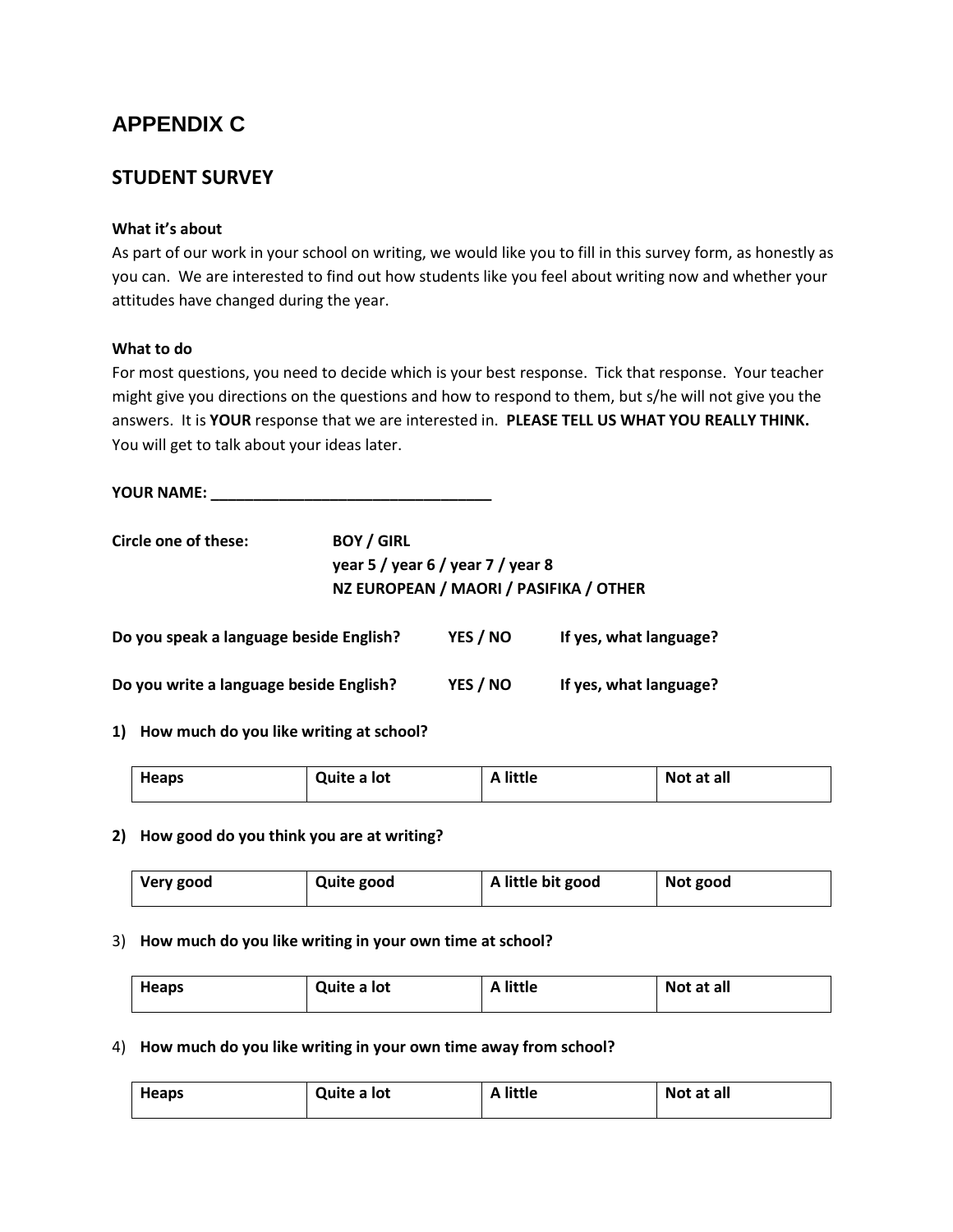#### **5) How much do you like writing creative fiction, eg. narratives, poetry?**

| <b>Heaps</b> | Quite a lot | <b>A</b> little | Not at all |
|--------------|-------------|-----------------|------------|
|              |             |                 |            |

#### **6) How much do you like writing informational texts, eg. reports, explanations?**

| <b>Heaps</b> | Quite a lot | <b>A</b> little | Not at all |
|--------------|-------------|-----------------|------------|
|              |             |                 |            |

#### 7) **How much do you like other people reading your writing?**

| <b>Heaps</b> | Quite a lot | A little | Not at all |
|--------------|-------------|----------|------------|
|              |             |          |            |

#### 8) **How much do you like reading the writing of others in your class?**

| <b>Heaps</b> | Quite a lot | A little | Not at all |
|--------------|-------------|----------|------------|
|--------------|-------------|----------|------------|

#### **9) How easy is it in writing to:**

Think of what to write about? Plan the writing? Put the ideas into well-formed sentences and text? Think of the right words to capture what you want to say and how you want to say it? Organize or structure the writing? Revise writing to see if it makes sense and is ready for a reader? Edit for spelling and punctuation etc? **Tick the parts you find easy. Try to tick no more than 3 parts.**

#### 10) **How hard is it in writing to:**

Think of what to write about? Plan the writing? Put the ideas into well-formed sentences and text? Think of the right words to capture what you want to say and how you want to say it? Organize or structure the writing? Revise writing to see if it makes sense and is ready for a reader? Edit for spelling and punctuation etc? **Tick the parts you find hard. Try to tick no more than 3 parts.**

**11) When you think about the kind of writing lesson that you really like, think about what the teacher did to make it a good lesson.** 

**Tick any of these things (but no more than 3) that the teacher did to make it a good lesson.**